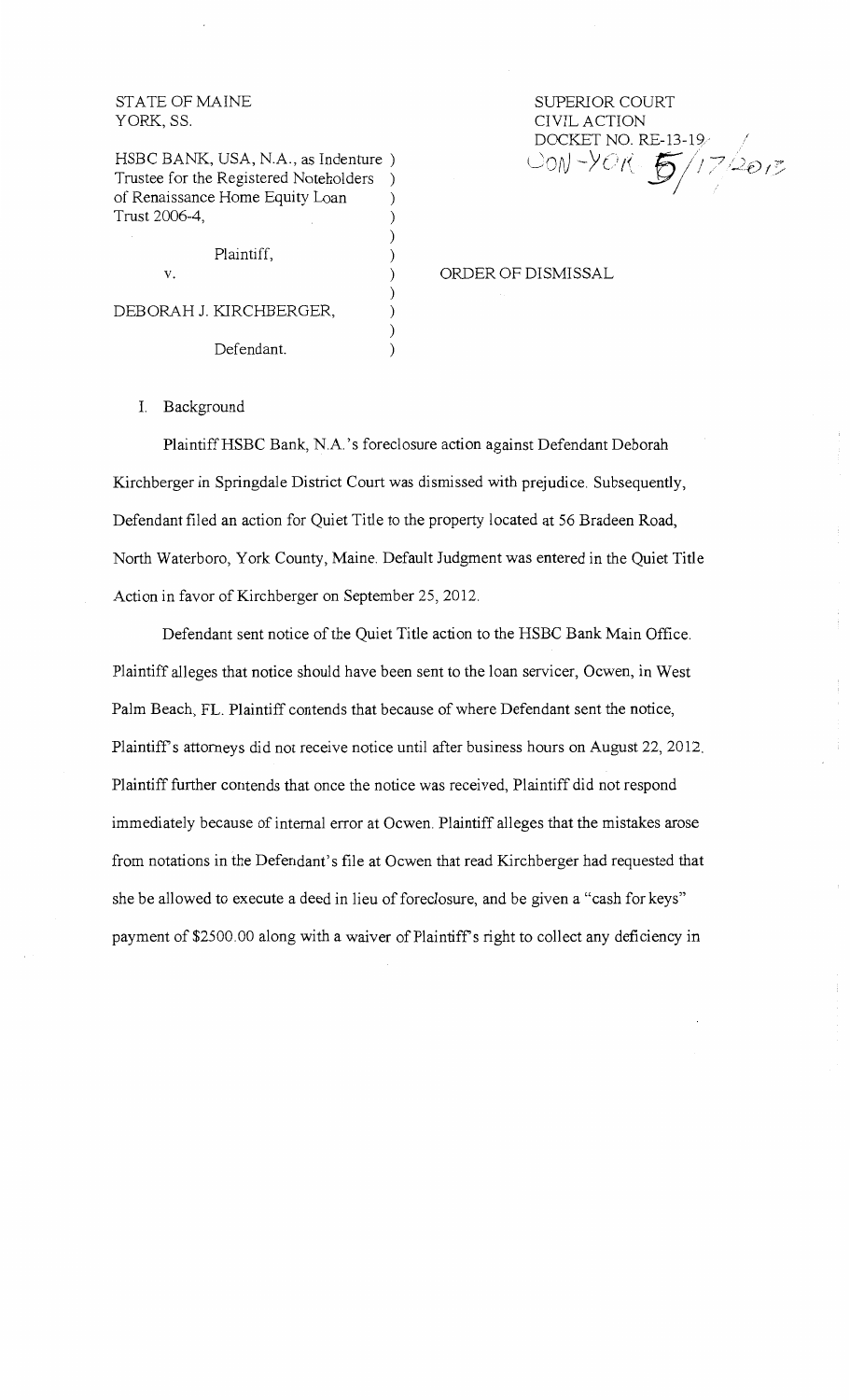connection with the Note, Mortgage, or Foreclosure. Plaintiff contends that negotiations concerning a "cash for keys" settlement had suspended the foreclosure action. Plaintiff has filed this case seeking relief from judgment in the underlying Quiet Title Action on the basis of mistake; inadvertence; excusable neglect; misconduct of the adverse party; void judgment because of inadequate service and failure to name the servicer; and for other reasons justifying relief from judgment.

#### II. Standard

The purpose of a motion to dismiss is to determine the legal sufficiency of the complaint. *Livonia v. Town of Rome*, 1998 ME 39, ¶5. The court must review the complaint in order to determine whether it alleges the elements of a cause of action or facts such that the plaintiff would be entitled to relief. *Id*. The court will review the motion in the light most favorable to the plaintiff, taking the facts as stated in the complaint to be true. *Id.* The court will grant the motion to dismiss only where "it appears beyond doubt that a plaintiff is entitled to no relief under any set of facts that he might prove in support of his claims." McAfee v. Cole, 637 A.2d 463, 465 (Me. 1994) (citations omitted).

## III. Discussion

According to Rule 60(b), a party may be granted relief from judgment where there is mistake, fraud, surprise, excusable neglect, newly discovered evidence, misrepresentation, misconduct, void judgment, or a judgment that is no longer equitable. Me.R. Civ. P. 60(b). "Relief will be granted only where there is a showing of injustice in the original judgment." 3 Harvey, *Maine Civil Practice§* 60:5 at 297 (3d ed. 2011). Plaintiff has brought its request for relief from judgment as an independent action.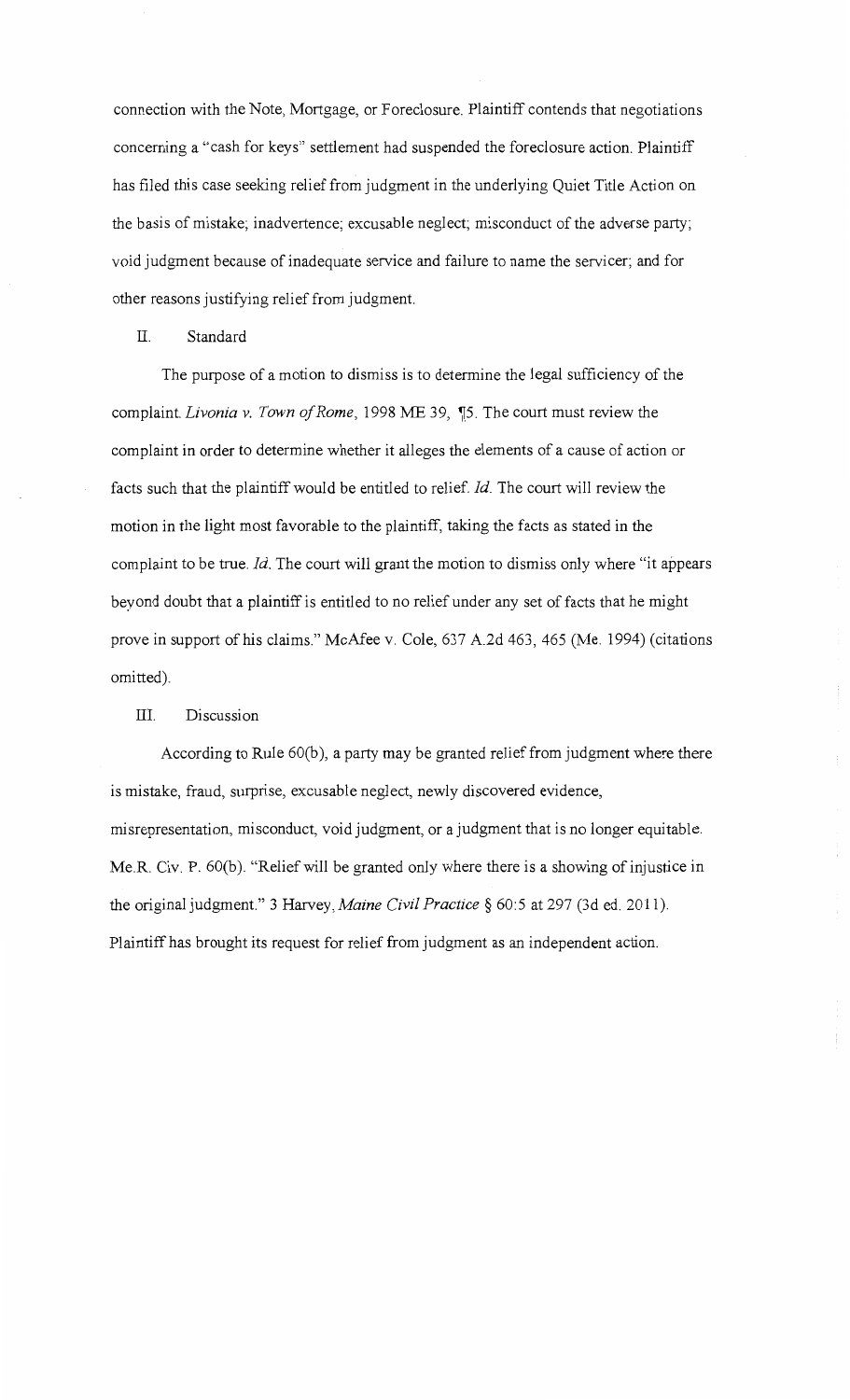"Independent actions must, if Rule 60(b) is to be interpreted as a coherent whole, be reserved for those cases of 'injustices which, in certain instances, are deemed sufficiently gross to demand a departure' from rigid adherence to the doctrine of res judicata." *United States v. Beggerly,* 524 U.S. 38, 46 (U.S. 1998), citing *Hazel-Atlas Glass Co. v. Hartford-Empire Co.,* 322 U.S. 238, 244 (1944). "[T]he occasion for its use will be rare, and relief will be granted only on a showing of exceptional circumstances." 3 Harvey, *Maine Civil Practice§* 60:4 at 295.

When viewed in the light most favorable to Plaintiff, Plaintiff has not pled facts sufficient for a showing of mistake, inadvertence, surprise, excusable neglect, misconduct of an adverse party, or void judgment required for relief from judgment under Maine Rule of Civil Procedure 60(b). Furthermore, Plaintiff has not pled facts that, when considered together, amount to the exceptional circumstances required to meet the burden of an independent action. Plaintiff has pled no set of facts upon which relief could be granted.

#### IV. Conclusion

The Court Grants Defendant's Motion to Dismiss.

DATE:  $5/17/3$ 

John O'Neil, Jr. Justice, Superior Court